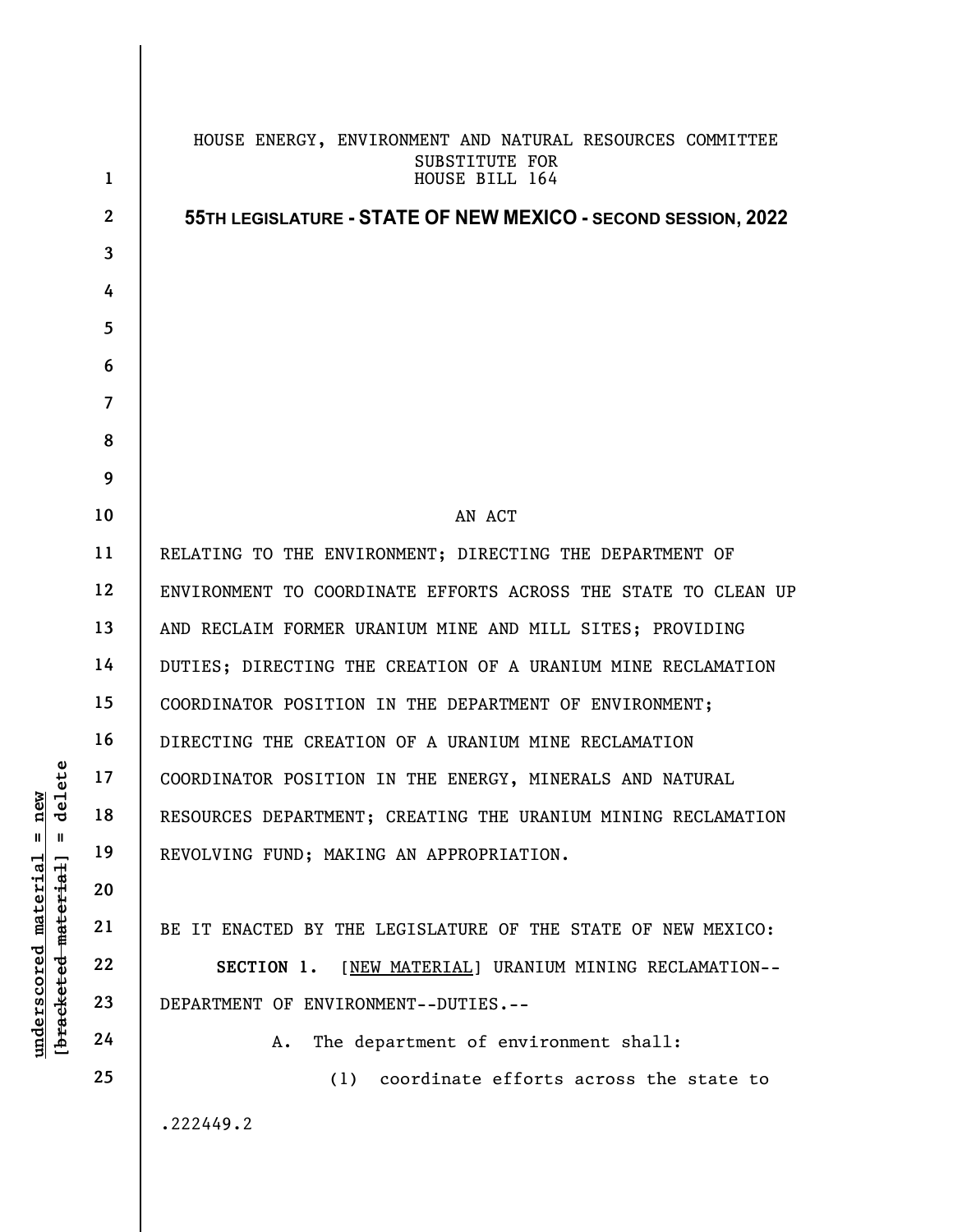1 2 3 4 5 6 7 8 9 10 clean up and reclaim former uranium mine and mill sites. The energy, minerals and natural resources department; the Indian affairs department; the office of natural resources trustee; the state land office; the department of game and fish; the cultural affairs department; the department of health; the workforce solutions department; the economic development department; and the department of transportation shall work in conjunction with the department of environment to support the department's duties as they relate to the purposes of the respective departments and agencies;

(2) develop a strategic plan for the cleanup of uranium mine and mill sites throughout the state, including reclamation goals, time lines for the completion of cleanup activities at specific sites and anticipated funding requirements. The department of environment shall consult with the departments and agencies enumerated in Paragraph (1) of this subsection in the development of the strategic plan and include in the strategic plan the respective agencies' and departments' input;

understand material material end and corresponding this subsection in the strate<br>
include in the strate<br>
departments' input;<br>
20<br>
10<br>
10<br>
22<br>
23<br>
23<br>
24<br>
24<br>
22<br>
24<br>
22<br>
24<br>
22<br>
24<br>
22<br>
24<br>
22<br>
24<br>
22<br>
24<br>
22<br>
24<br>
22<br>
24<br> (3) establish an effective mechanism for consultation and coordination with the federal government; Indian nations, tribes and pueblos; communities impacted by uranium mining; and other states on uranium mine and mill reclamation activities;

.222449.2

(4) work with the economic development

11

12

13

14

15

16

17

18

19

20

21

22

23

24

25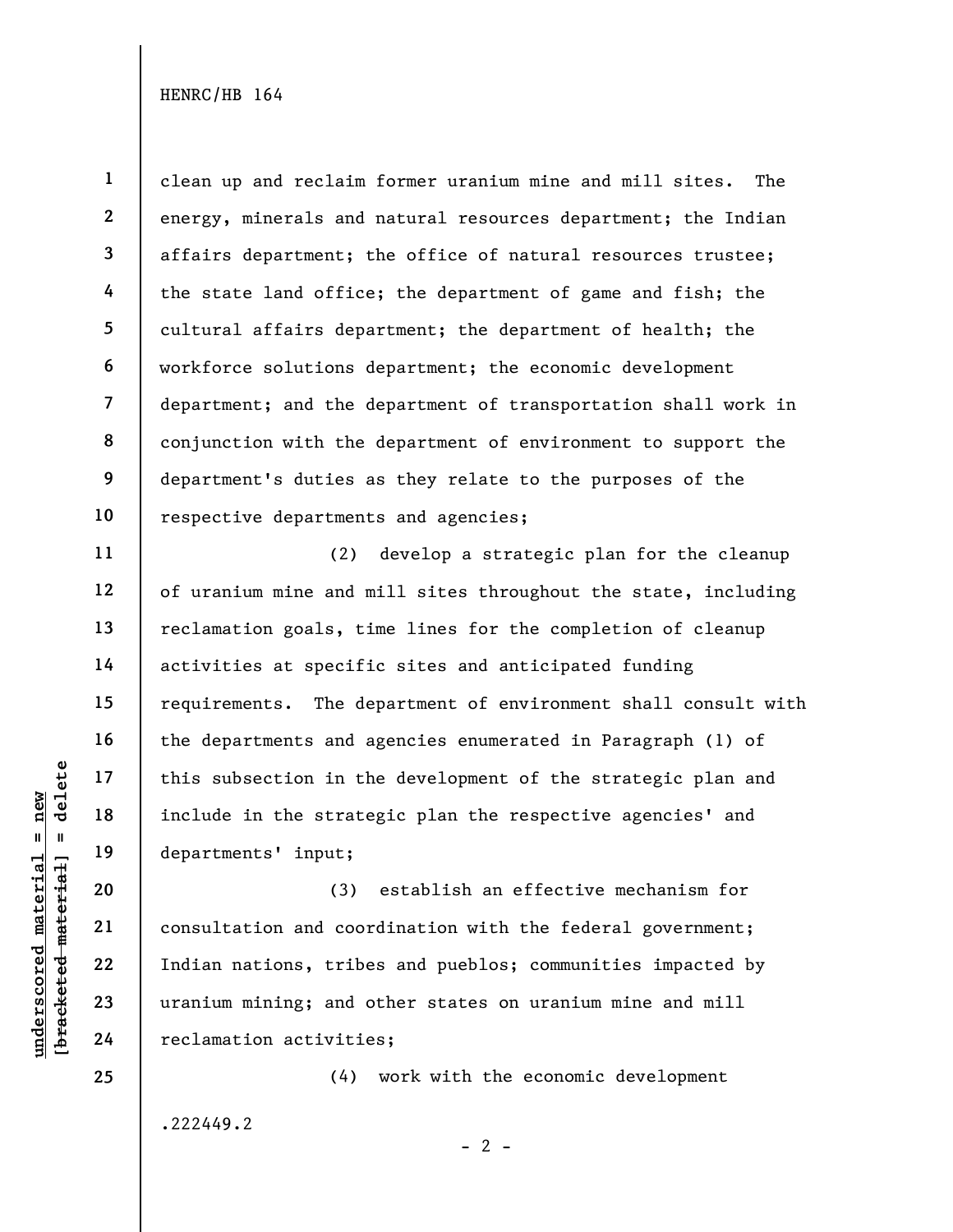1

2

3

4

5

6

7

8

9

10

11

12

13

14

15

16

17

18

19

20

21

22

23

24

25

department, workforce solutions department and industry to establish uranium mine and mill reclamation as a target economic development industry in New Mexico, including the creation, coordination and promotion of worker training and business development programs for reclamation activities;

(5) develop, maintain and update on a regular basis a centralized repository of uranium mine and mill sites and reclamation activities. The repository shall include, at minimum, the location of uranium mine and mill sites, information about the ownership and legal jurisdiction of each site and each site's cleanup status and shall use any information currently maintained or possessed by the energy, minerals and natural resources department relating to uranium mine and mill sites; and

understand material and agencies enumerated material and agencies enumerated material and agencies enumerated material and agencies enumerated material and agencies enumerated in the report respective department of environ (6) on an annual basis, report to the radioactive and hazardous materials committee on the department of environment's activities in the preceding year. The department of environment shall consult with the departments and agencies enumerated in Paragraph (1) of this subsection and include in the report the activities undertaken by the respective departments and agencies in the preceding year that are related to uranium mine and mill site reclamation.

B. The secretary of environment shall create a uranium mine reclamation coordinator position and employ additional staff as needed for the department of environment to

.222449.2

 $-3 -$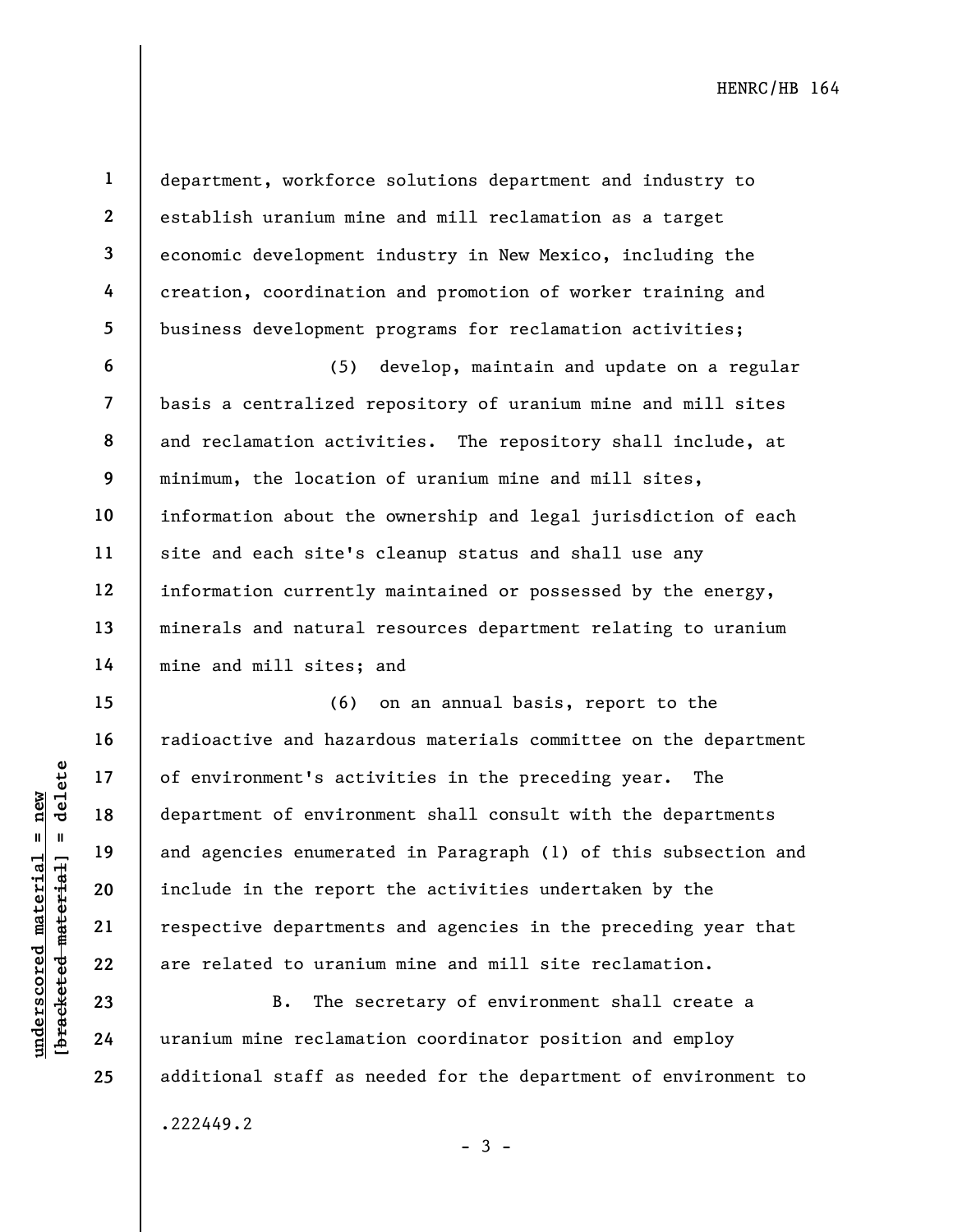2

3

4

5

6

7

8

9

10

11

13

14

15

16

17

18

19

20

21

22

23

24

1 carry out the provisions of this section.

SECTION 2. [NEW MATERIAL] ENERGY, MINERALS AND NATURAL RESOURCES DEPARTMENT--URANIUM MINE RECLAMATION COORDINATOR.-- The secretary of energy, minerals and natural resources shall create a uranium mine reclamation coordinator position and employ additional staff as needed to coordinate the department's uranium mine and mill site reclamation activities and effectively collaborate and engage with the department of environment in carrying out the provisions of Section 1 of this 2022 act.

12 SECTION 3. [NEW MATERIAL] URANIUM MINING RECLAMATION REVOLVING FUND--CREATED.--

underscored material = new [bracketed material] = delete A. The "uranium mining reclamation revolving fund" is created in the state treasury. The uranium mining reclamation revolving fund consists of appropriations, gifts, grants, donations and money received by the department of environment or the energy, minerals and natural resources department from the federal government or other state agencies and other sources for conducting uranium mine and mill reclamation activities. Money recovered for the state by or on behalf of the department of environment or the energy, minerals and natural resources department from uranium mine or mill reclamation related litigation or settlements shall be deposited in the uranium mining reclamation revolving fund.

> B. The uranium mining reclamation revolving fund .222449.2 - 4 -

25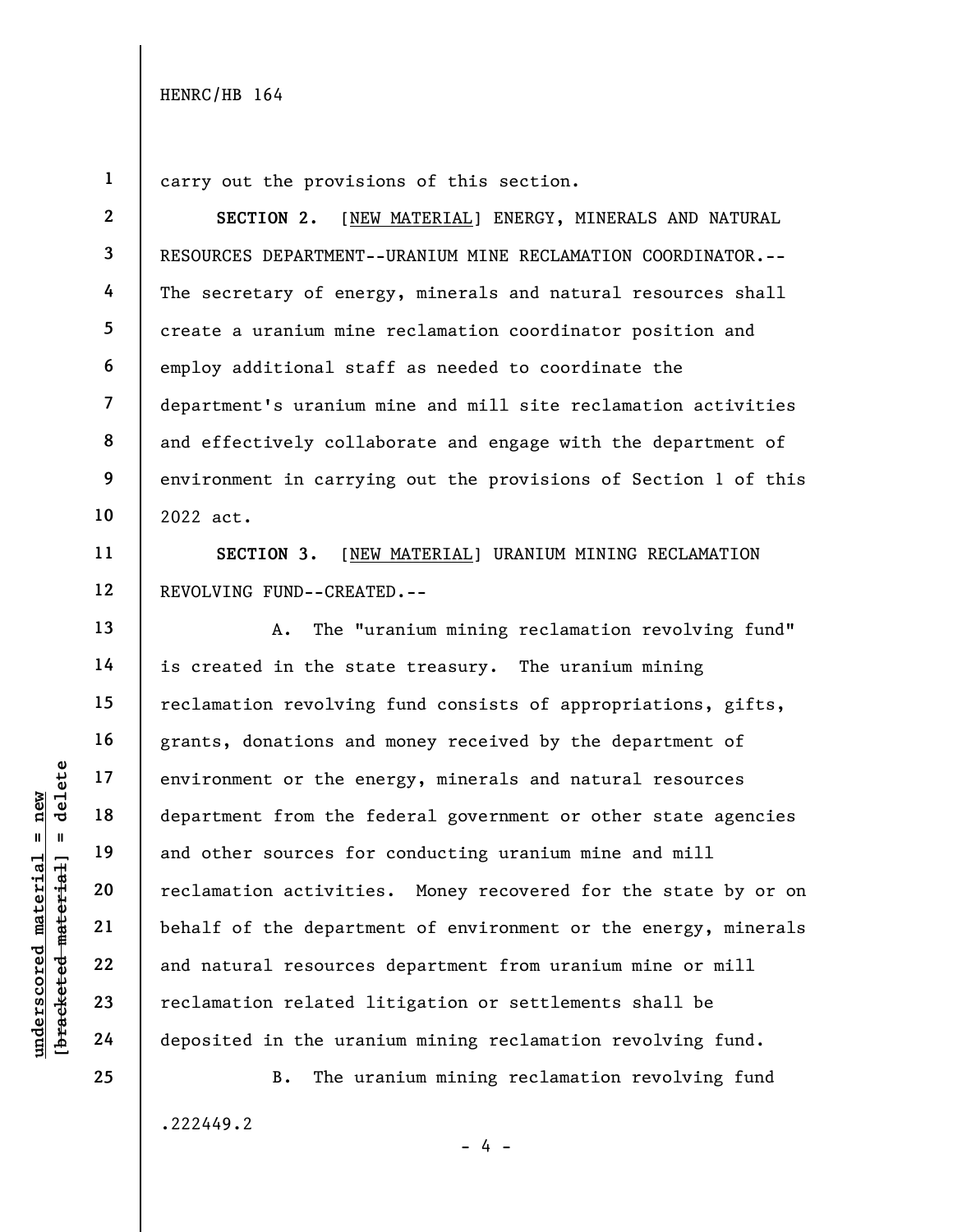19

20

21

22

23

24

25

1 2 3 4 5 6 7 8 9 10 11 12 13 14 15 16 17 18 shall be administered by the department of environment. Money in the fund is subject to appropriation by the legislature. Expenditures may be made from the fund for the department of environment or the energy, minerals and natural resources department to undertake projects to reclaim uranium mine and mill sites, including the acquisition of tools and equipment; expenses incurred by the department of environment or the energy, minerals and natural resources department in planning, supervising and completing uranium mine and mill reclamation projects; and expenses incurred in litigation involving uranium mine or mill sites; provided that money in the fund shall not be used for the operational expenses of the department of environment or the energy, minerals and natural resources department. Disbursements from the fund shall be made by warrant of the secretary of finance and administration pursuant to vouchers signed by the secretary of environment or the secretary of energy, minerals and natural resources or their designees.

C. Money in the uranium mining reclamation revolving fund shall not revert to the general fund at the end of a fiscal year.

understand material secretary of energy,<br>
and the set of energy,<br>
designees.<br>
C. Money<br>
revolving fund shall<br>
energy and shall<br>
21<br>
of a fiscal year.<br>
22<br>
dollars (\$350,000) is<br>
24<br>
department of environ SECTION 4. APPROPRIATION.--Three hundred fifty thousand dollars (\$350,000) is appropriated from the general fund to the department of environment for expenditure in fiscal year 2023 and subsequent fiscal years for the department's operating

.222449.2

 $- 5 -$